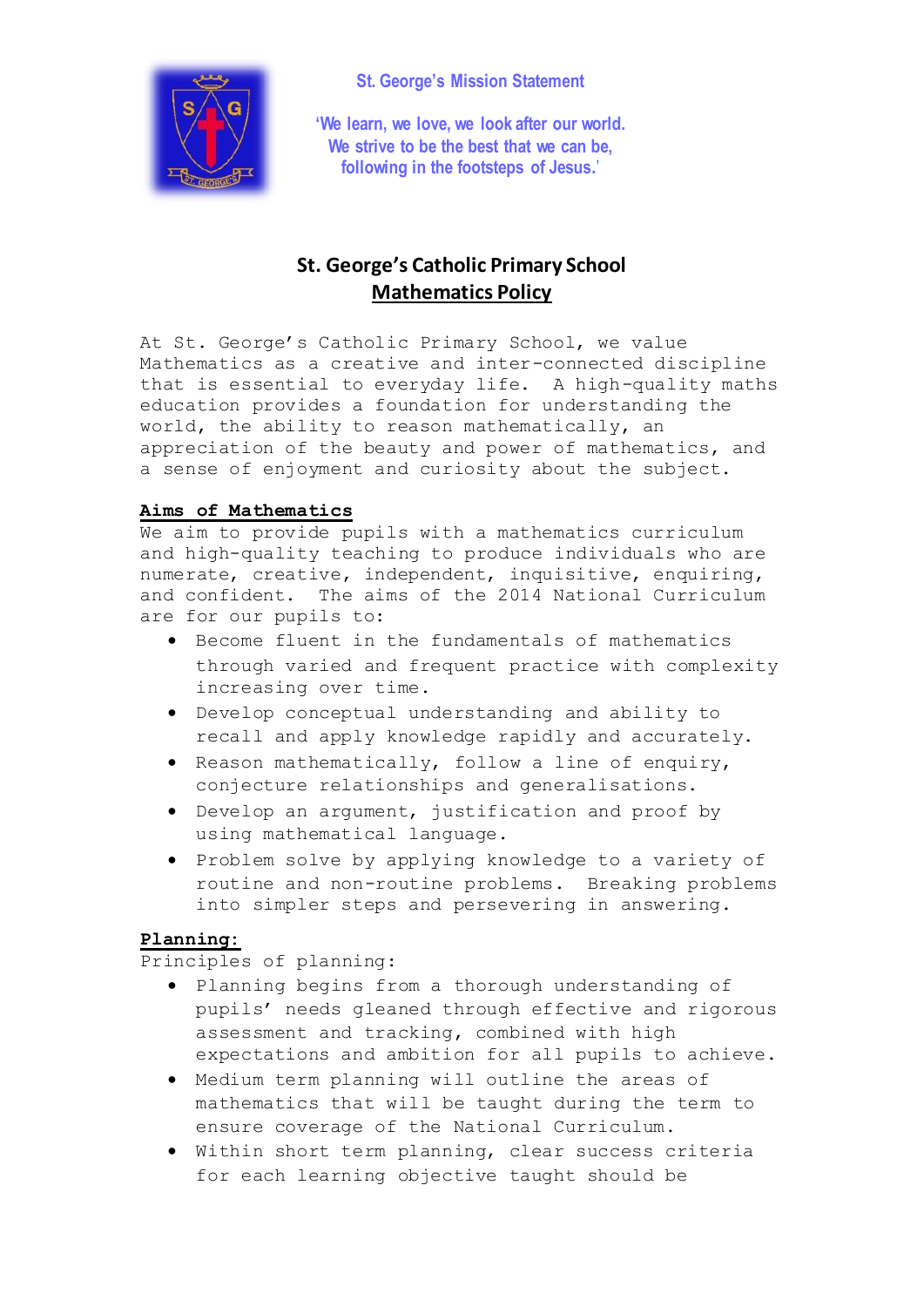created. This will enable the class teacher to follow a clear and systematic teaching sequence.

 Planning should involve real life contexts for Maths, where pupils are problem solving with a purpose in mind.

St George's Catholic Primary School uses the Scheme of Work from the White Rose Maths Hub. Class teachers use the adaptable White Rose Small Steps and their understanding of what pupils need to learn to produce weekly short-term plans. Maths should be taught every day for 45-50 minutes in Key Stage 1 and 60 minutes in Key Stage 2. The White Rose resources are supplemented by a range of resources to best fit learning objectives.

#### **Teaching:**

Teachers use a range of teaching strategies to engage the children in Maths and ensure progress is made by all children within a class. As a member of the Boolean Maths Hub (2019-2020) and the Mobius Maths Hub (2020 onwards), St George's Catholic Primary School adopts the 'Teaching for Mastery' approach.



A typical lesson at St George's Catholic Primary School will include:

Both teaching input and pupil activities,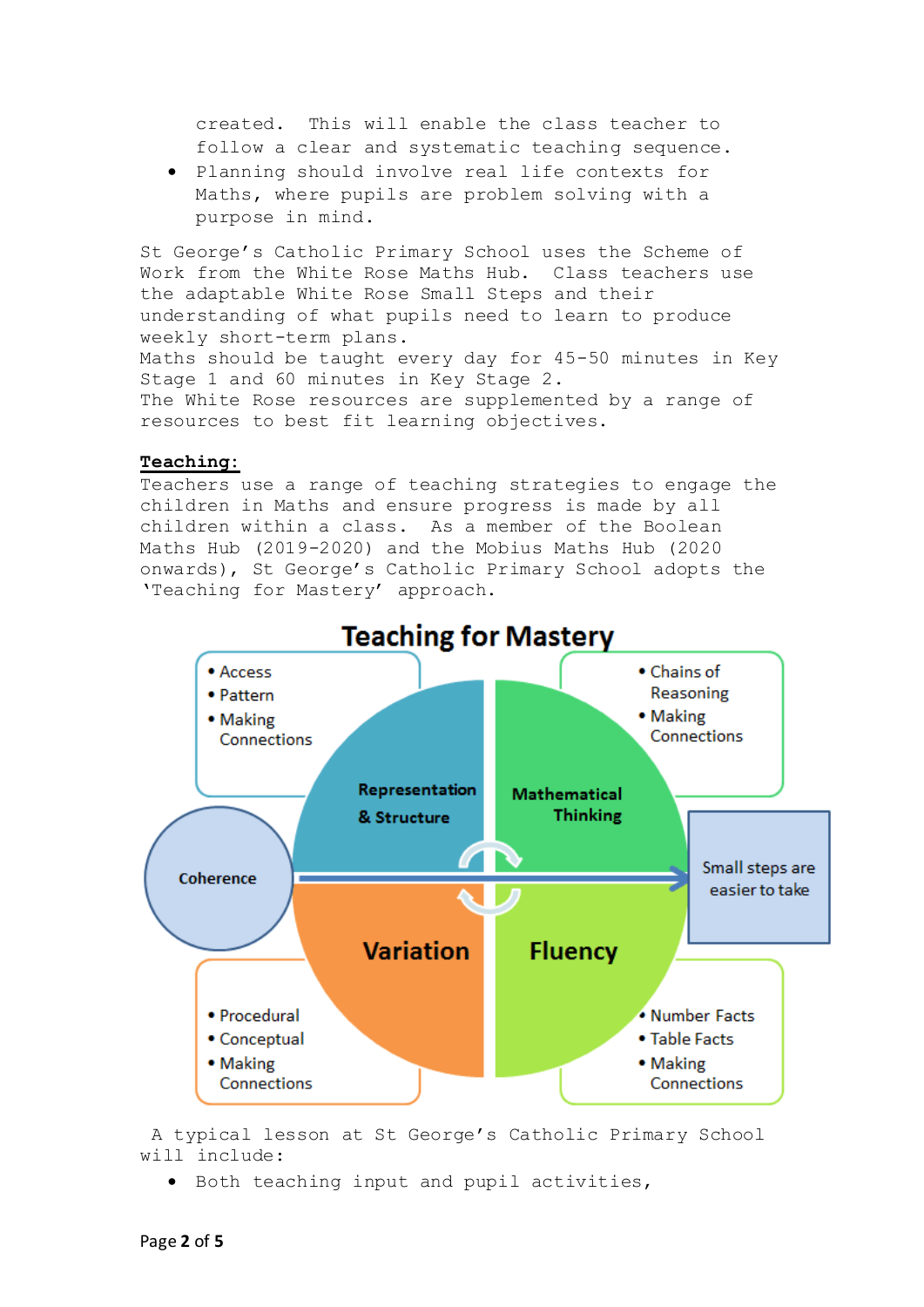- A balance between whole class, guided grouped and independent work,
- Effectively differentiated activities and appropriate challenge.

The principles of 'Teaching for Mastery' are coherence, representation and structure, mathematical thinking, fluency, and variation.

In the Foundation Stage, pupils are given the opportunity to develop their understanding of number, measurement, pattern, and shape and space through a combination of short, formal teaching as well as a range of planned structured play situations. These give plenty of scope for exploration.

Throughout St George's Catholic Primary School:

- **Coherence**: Pupils will learn through small steps that build a progression towards mastery of a topic. They will develop efficient written methods of calculation and apply them consistently, following the school's Calculation Policy.
- **Fluency**: Pupils will become competent 'counters' so that their fluency with the number system provides a foundation for mathematical understanding. Pupils will become confident with key number facts, particularly number bonds and times tables. These are taught and practised at school with support sought from parents through home learning activities. An award scheme encourages children to achieve in their number bonds and times tables facts.
- **Representation and Structure**: Maths learning builds from a concrete understanding of concepts where pupils are manipulating objects. When pupils are able to see concepts this way, they then need to understand the same concepts represented pictorially. Pupils are then ready for abstract representation before being able to apply their knowledge to different situations.
- **Mathematical Thinking**: Pupils should be encouraged at all times to communicate their understanding of maths so that it clarifies their thoughts. They should use stem sentences and explain their reasoning in full sentences.
- **Variation**: Pupils will receive carefully planned lessons that use conceptual and procedural variation of non-essential aspects to enable them to achieve mastery of the essential objective.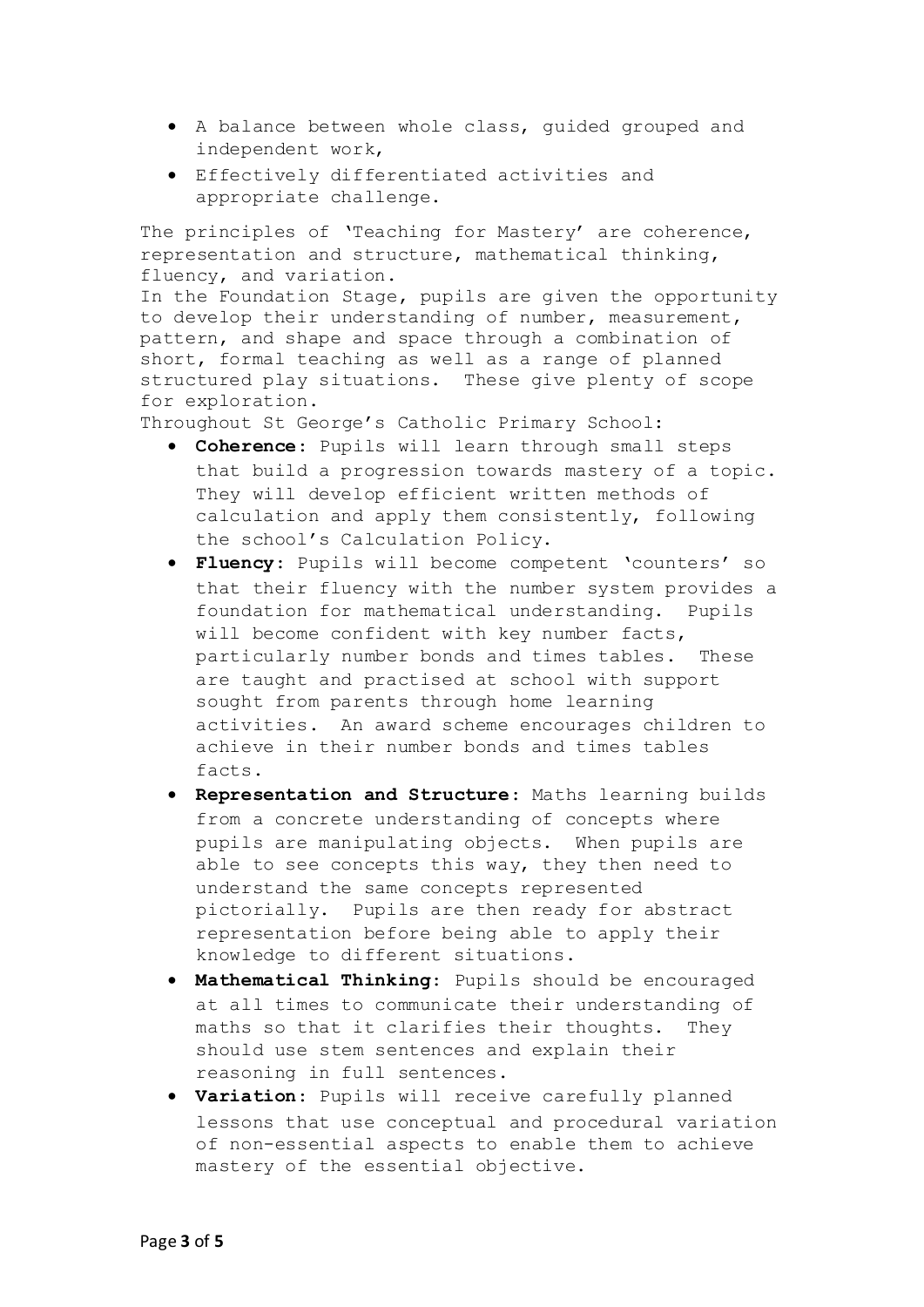Although the nature of lessons will be different depending on the needs of each class, pupils at St George's Catholic Primary School will be:

- Active;
- Practising skills they haven't yet mastered;
- Learning something new or learning to apply their knowledge in different contexts;
- Working at a good pace and being productive, 'doing' very quickly;
- Communicating their thoughts and methods, and connecting their own and others' ideas;
- Pupils are encouraged to use Tower Hamlets Language Structures to support with this;
- Solving problems by drawing, 'quess and check', being systematic, reasoning logically, looking for patterns and working backwards.

#### **Assessment:**

Teachers integrate the use of formative assessment strategies such as effective questioning, clear learning objectives and effective feedback and response in their teaching. Summative assessment involves using Rising Stars Assessments, where pupils are assessed termly against National Curriculum objectives. National Curriculum tests are used at the end of Key Stage 1 and Key Stage 2. All assessments inform teachers' understanding of a child's attainment in Maths. Assessment for learning occurs throughout the entire lesson, enabling teachers and learning support assistants to adapt their teaching to meet the needs of pupils. In each lesson, pupils should know when they are meeting their learning objectives and what they need to do to make further progress. Pupils' work is marked in line with the Feedback and Marking Policy. Assessment is used in order that pupils who are not making good progress over time can be targeted for support. The support will depend upon the child's needs. It may be a simple strategy within whole class teaching or further support in interventions including preteaching. In the short term, assessment for learning is used so that gaps can be quickly closed as they appear.